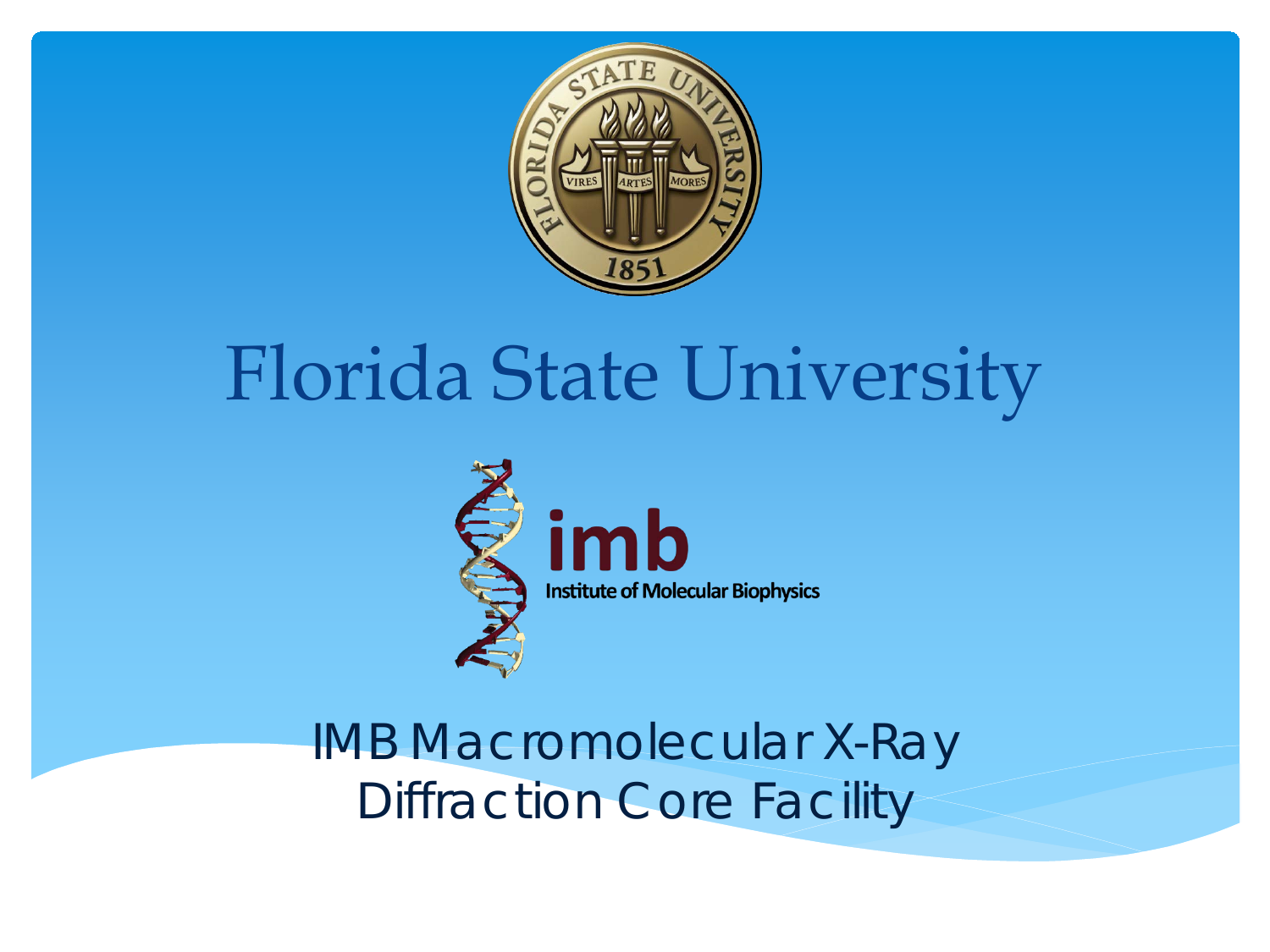# Why You Need a X-Ray Facility?

- ∗ You have a new protein, nucleic acid, lipid, or a complex of these macromolecules
- ∗ You have biochemical and biophysical data
- ∗ But no structural information is available
- ∗ Have few milligrams of pure molecule(s)
- ∗ X-Ray Facility can provide the 3-D structure
- ∗ Three-dimensional structure will provide info on
	- ∗ Mechanism of action (enzyme)
	- ∗ Association details (structural)
	- ∗ Binding details (macromolecule-drug)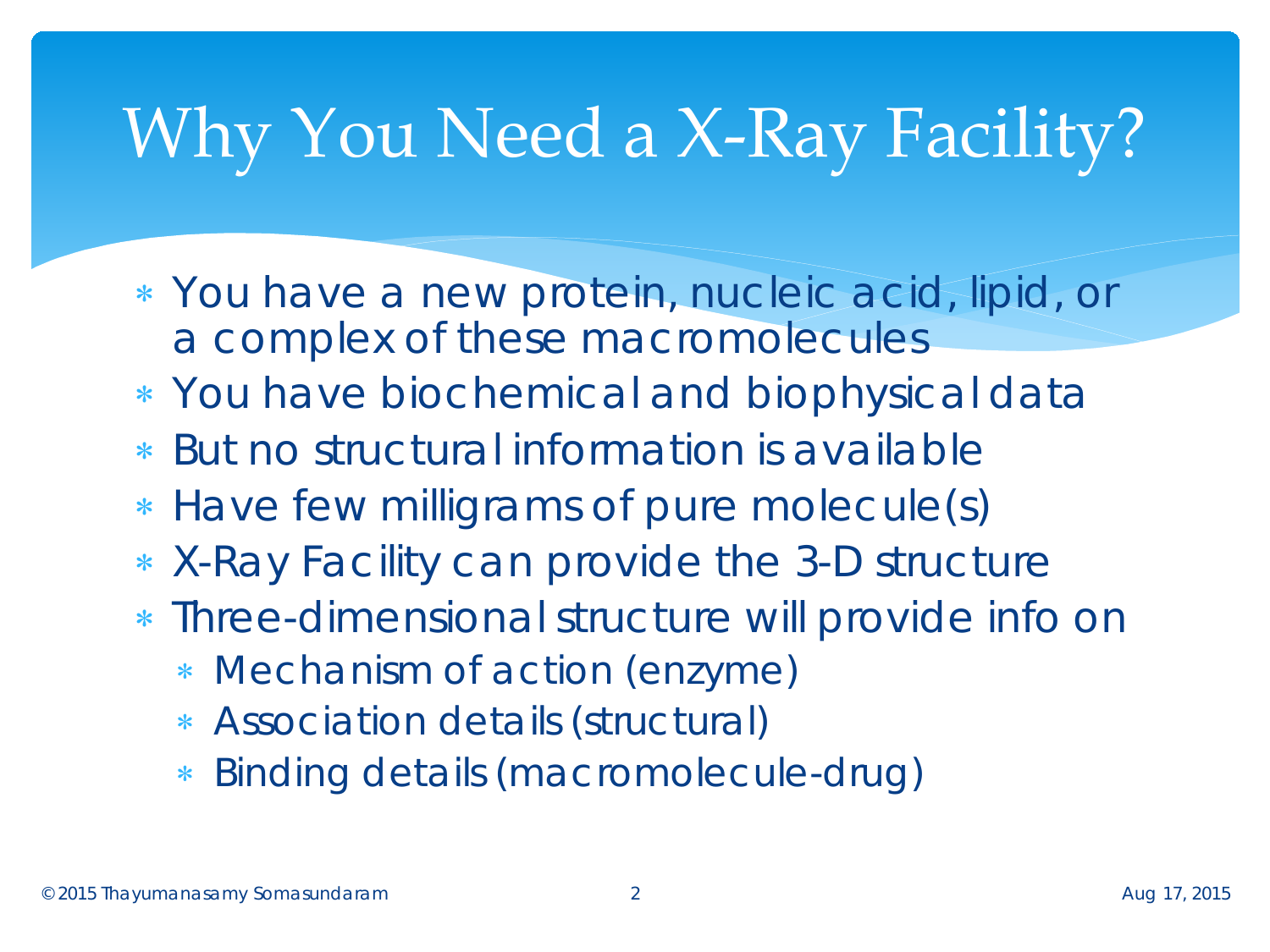# What Can XRF Do For You?

Macromolecular X-Ray Facility Can Help You In All Four Steps

Grow **Crystals** 

Map

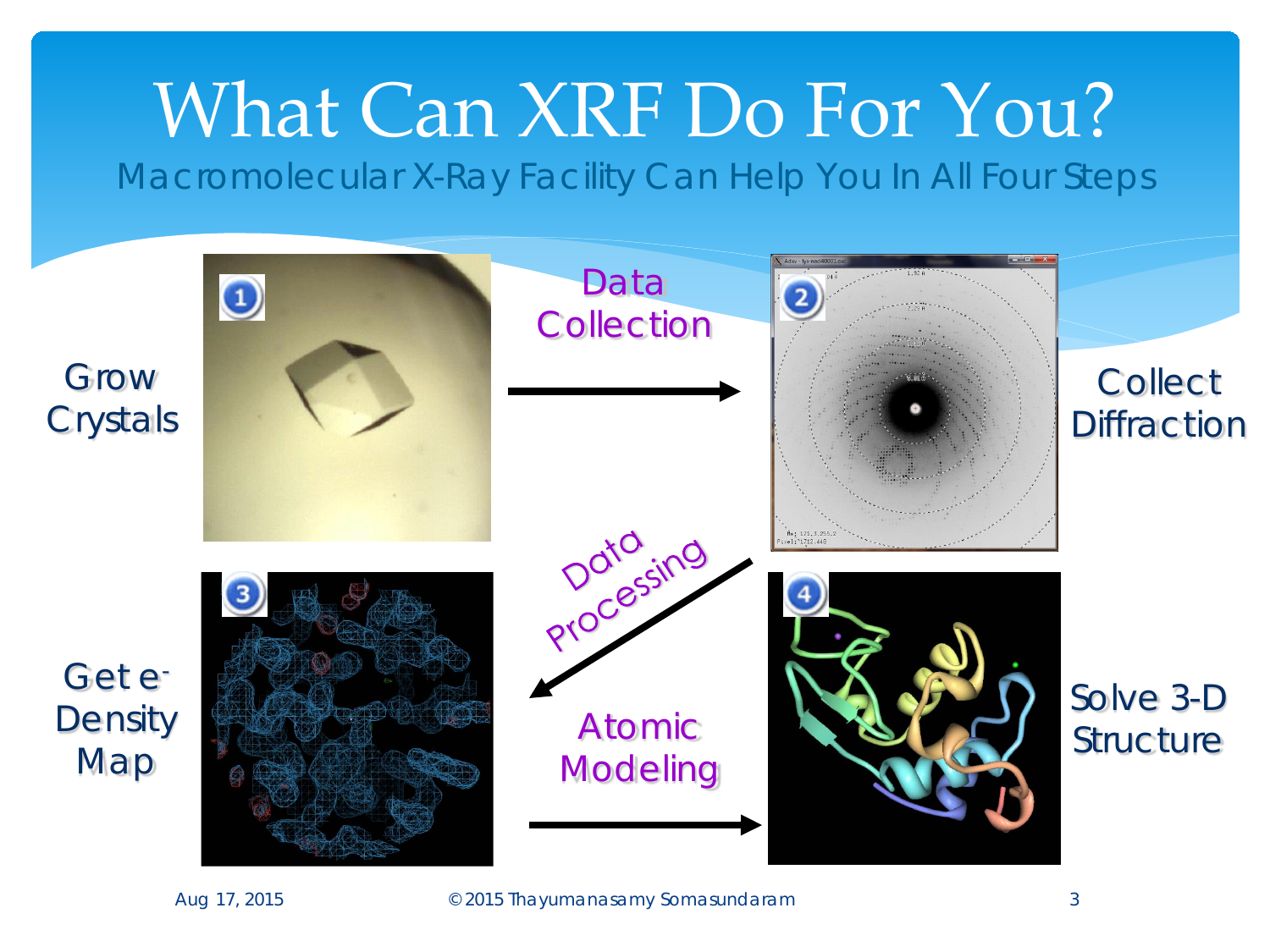Crystal Screening and Optimization

Macromolecular Crystallization

- ∗ Crystallization screening
- ∗ Automated nanoliter crystal robot
- ∗ Crystal optimization
- ∗ Crystal imaging and analysis
- ∗ Variable temperature chambers
- ∗ Cryo crystal storage and transport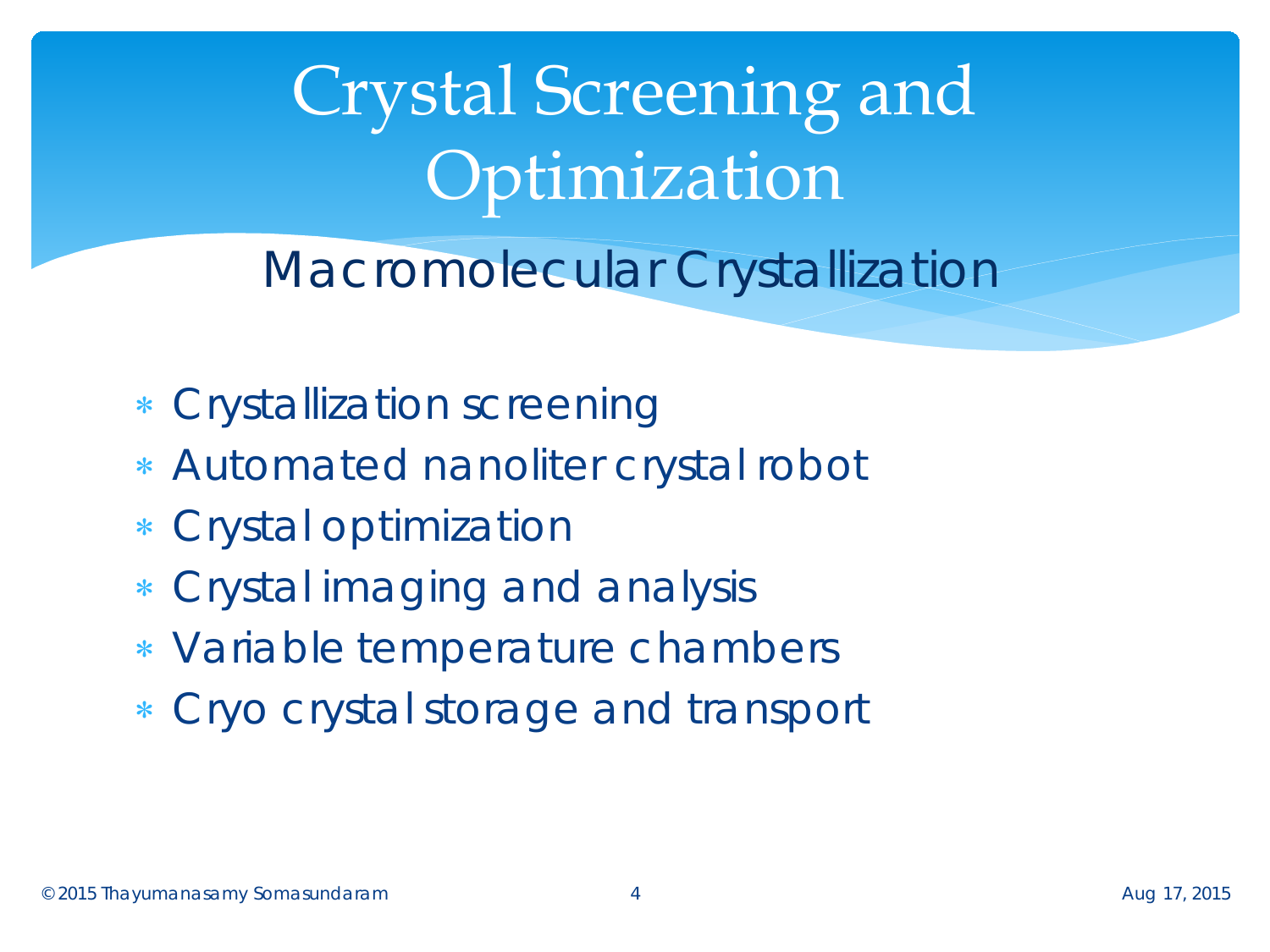Diffraction Screening and Optimization

Home X-Ray Source

- ∗ Copper rotating anode generator (λ=1.541Å)
- ∗ Cryo Stream Cooler (100°K)
- ∗ R-Axis IV++ image plate detector
- ∗ marCCD 165 detector
- ∗ Automated data collection and processing
- ∗ Ambient and cryo crystallography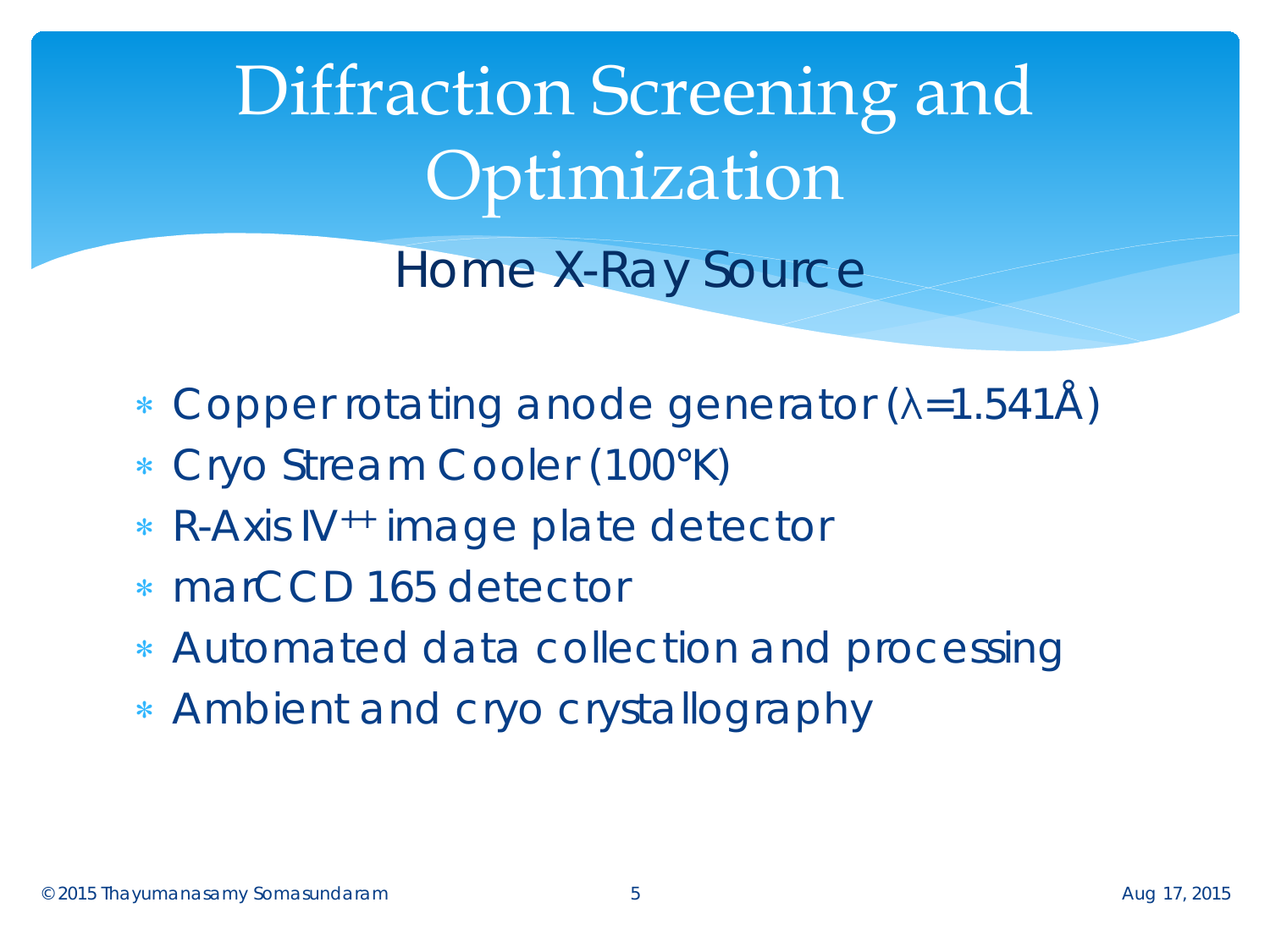Data Collection, Analysis, and Structure Solution

Synchrotron X-Ray Source

- ∗ SER-CAT | APS BL 22 |ID and BM lines
- Brightest X-Ray source in the US
- Dedicated proposal-free beam time
- ∗ FedEx shipment and robotic sample handling
- ∗ Remote data collection and processing
- ∗ Data analysis and 3-D modeling